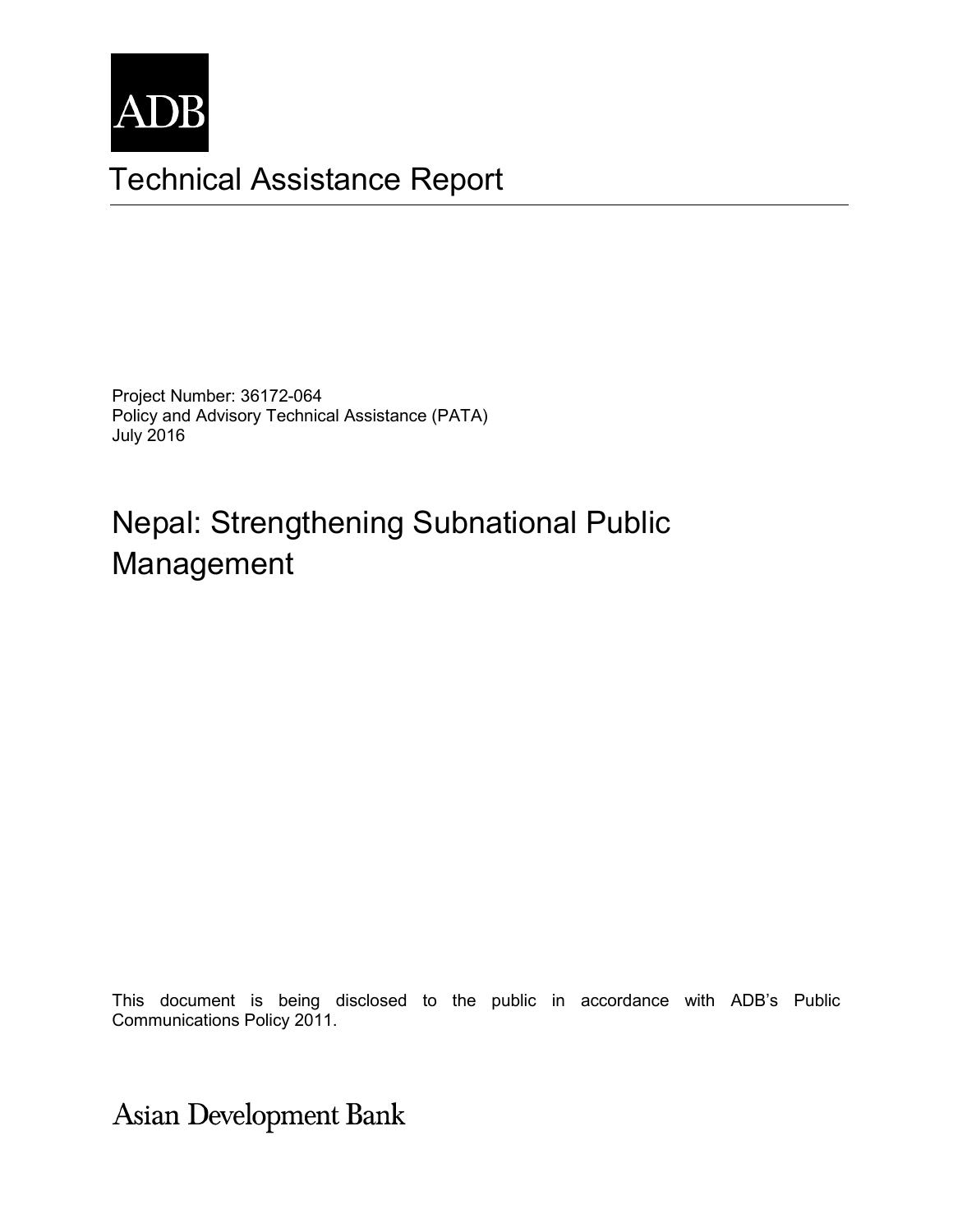#### **CURRENCY EQUIVALENTS**

(as of 6 July 2016)

| Currency unit | $\overline{\phantom{0}}$ | Nepalese rupee/s (NRe/NRs) |
|---------------|--------------------------|----------------------------|
| NRe1.00       | $=$                      | \$0.00926                  |
| \$1.00        | $=$                      | NRs107.96400               |

#### **ABBREVIATIONS**

| ADB         | Asian Development Bank                   |
|-------------|------------------------------------------|
| <b>DFID</b> | Department for International Development |
| e-GP        | e-government procurement                 |
| <b>GESI</b> | gender equity and social inclusion       |
| <b>PFM</b>  | public financial management              |
| <b>SPMP</b> | Strengthening Public Management Program  |
| ТA          | technical assistance                     |

#### **NOTES**

- (i) The fiscal year (FY) of the Government of Nepal ends on 15 July. "FY" before a calendar year denotes the year in which the fiscal year ends, e.g., FY2015 ends on 15 July 2015.
- (ii) In this report, "\$" refers to US dollars.

| <b>Vice-President</b><br><b>Director General</b><br><b>Director</b> | W. Zhang, Operations 1<br>H. Kim, South Asia Department, (SARD)<br>B. Carrasco, Public Management, Financial Sector and Trade Division,<br><b>SARD</b>                                                                                                                                 |
|---------------------------------------------------------------------|----------------------------------------------------------------------------------------------------------------------------------------------------------------------------------------------------------------------------------------------------------------------------------------|
| <b>Team leader</b><br><b>Team members</b>                           | C. Akin, Public Management Economist, SARD<br>C. Damandl, Senior Counsel, Office of the General Counsel<br>A. Gacutan, Senior Operations Assistant, SARD<br>R. Shrestha, Senior Public Management Officer, SARD<br>R. Tuladhar, Senior Public Management Specialist (Governance), SARD |

In preparing any country program or strategy, financing any project, or by making any designation of or reference to a particular territory or geographic area in this document, the Asian Development Bank does not intend to make any judgments as to the legal or other status of any territory or area.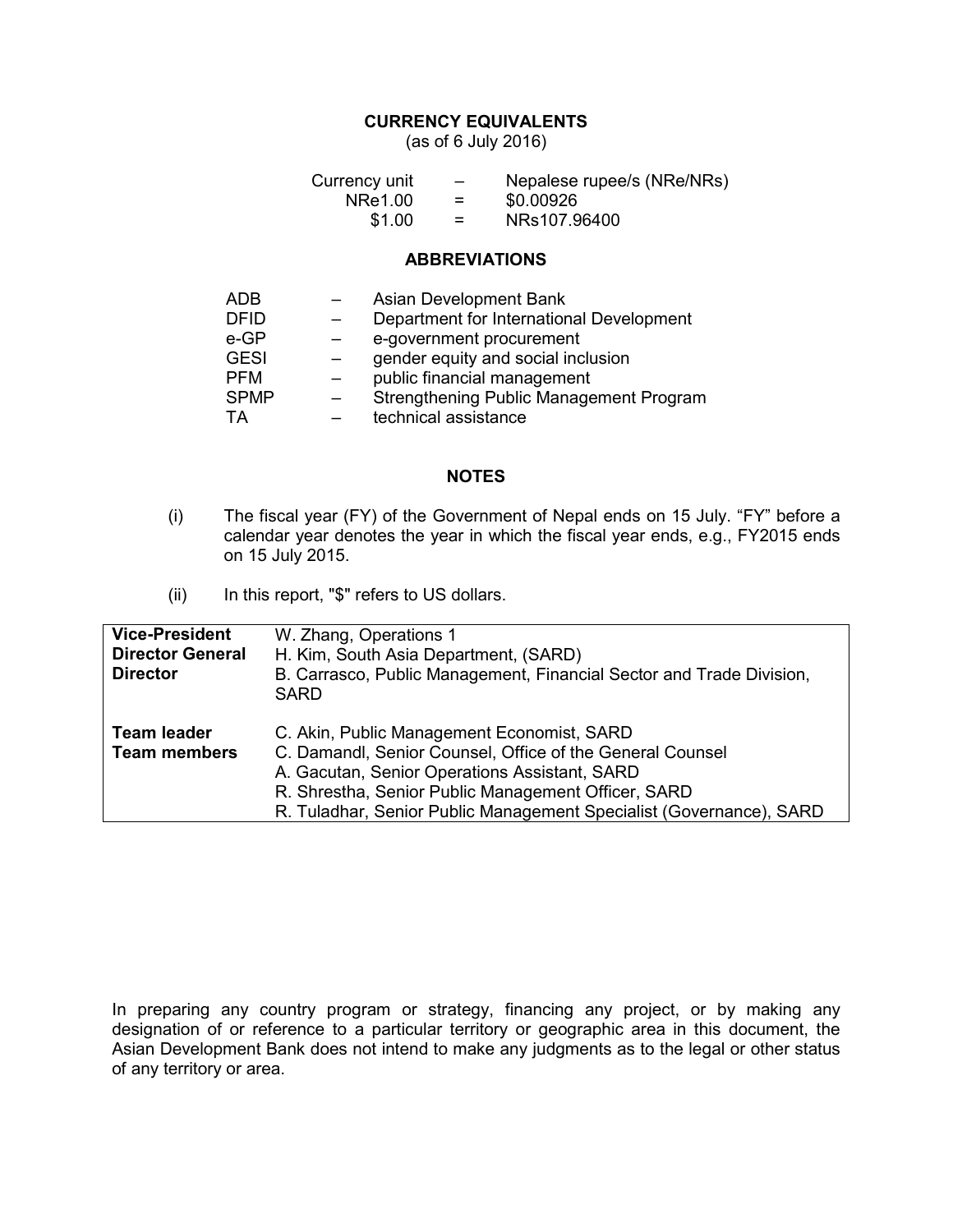## **CONTENTS**

|      | POLICY AND ADVISORY TECHNICAL ASSISTANCE AT A GLANCE                                                                                     |                  |
|------|------------------------------------------------------------------------------------------------------------------------------------------|------------------|
| Ι.   | <b>INTRODUCTION</b>                                                                                                                      | 1                |
| ΙΙ.  | <b>ISSUES</b>                                                                                                                            | $\overline{2}$   |
| III. | THE POLICY AND ADVISORY TECHNICAL ASSISTANCE                                                                                             | 4                |
|      | Impact and Outcome<br>А.<br>В.<br>Methodology and Key Activities<br>C.<br>Cost and Financing<br><b>Implementation Arrangements</b><br>D. | 4<br>4<br>5<br>5 |
| IV.  | THE PRESIDENT'S DECISION                                                                                                                 | 5                |
|      | <b>APPENDIXES</b>                                                                                                                        |                  |
| 1.   | Design and Monitoring Framework                                                                                                          | 6                |
| 2.   | Cost Estimates and Financing Plan                                                                                                        | 9                |
| 3.   | <b>Outline Terms of Reference for Consultants</b>                                                                                        | 10               |
|      | SUPPLEMENTARY APPENDIXES (available on request)                                                                                          |                  |
| Α.   | Assessment of the Strengthening Public Management Program in Nepal                                                                       |                  |

B. List of Development Partners Supporting National and Subnational Public Financial Management Reforms in Nepal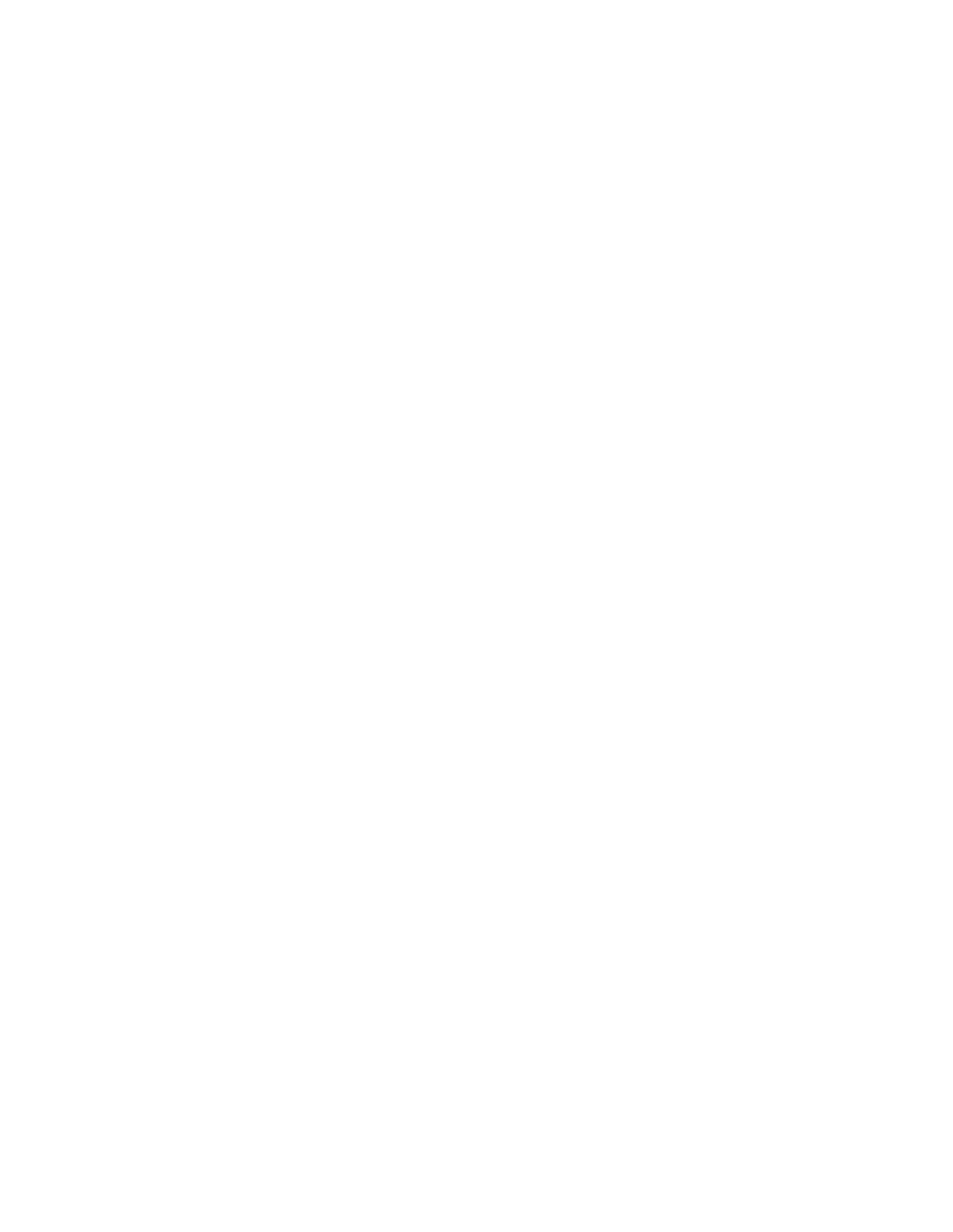| 1. Basic Data                              |                                                                           |                                   |                                        | Project Number: 36172-064         |      |
|--------------------------------------------|---------------------------------------------------------------------------|-----------------------------------|----------------------------------------|-----------------------------------|------|
| <b>Project Name</b>                        | Strengthening Subnational Public<br>Management                            | <b>Department</b><br>/Division    | SARD/SAPF                              |                                   |      |
| <b>Country</b>                             | Nepal                                                                     | <b>Executing</b><br><b>Agency</b> | Ministry of Finance                    |                                   |      |
| 2. Sector                                  | Subsector(s)                                                              |                                   |                                        | <b>ADB Financing (\$ million)</b> |      |
| Public sector                              | Decentralization                                                          |                                   |                                        |                                   | 0.17 |
| management                                 |                                                                           |                                   |                                        |                                   |      |
|                                            | Public administration                                                     |                                   |                                        |                                   | 0.17 |
|                                            | Public expenditure and fiscal management                                  |                                   |                                        |                                   | 0.17 |
|                                            |                                                                           |                                   | <b>Total</b>                           |                                   | 0.50 |
|                                            |                                                                           |                                   |                                        |                                   |      |
| 3. Strategic Agenda                        | <b>Subcomponents</b>                                                      |                                   | <b>Climate Change Information</b>      |                                   |      |
| Inclusive economic<br>growth (IEG)         | Pillar 1: Economic opportunities,<br>including jobs, created and expanded | Project                           | Climate Change impact on the           |                                   | Low  |
| 4. Drivers of Change                       | <b>Components</b>                                                         |                                   | <b>Gender Equity and Mainstreaming</b> |                                   |      |
| Governance and                             | Anticorruption                                                            |                                   | Some gender elements (SGE)             |                                   |      |
| capacity development                       | Institutional development                                                 |                                   |                                        |                                   |      |
| (GCD)                                      | Institutional systems and political                                       |                                   |                                        |                                   |      |
|                                            | economy                                                                   |                                   |                                        |                                   |      |
|                                            | Organizational development                                                |                                   |                                        |                                   |      |
|                                            | Public financial governance                                               |                                   |                                        |                                   |      |
| Knowledge solutions                        | Knowledge sharing activities                                              |                                   |                                        |                                   |      |
| (KNS)                                      |                                                                           |                                   |                                        |                                   |      |
| Partnerships (PAR)                         | Bilateral institutions (not client                                        |                                   |                                        |                                   |      |
|                                            | government)                                                               |                                   |                                        |                                   |      |
|                                            | Official cofinancing                                                      |                                   |                                        |                                   |      |
| 5. Poverty Targeting                       |                                                                           | <b>Location Impact</b>            |                                        |                                   |      |
| Project directly targets                   | No                                                                        | Nation-wide                       |                                        |                                   |      |
| poverty                                    |                                                                           |                                   |                                        |                                   | High |
| 6. TA Category:                            | B                                                                         |                                   |                                        |                                   |      |
|                                            |                                                                           |                                   |                                        |                                   |      |
| 7. Safeguard Categorization Not Applicable |                                                                           |                                   |                                        |                                   |      |
| 8. Financing                               |                                                                           |                                   |                                        |                                   |      |
| <b>Modality and Sources</b>                |                                                                           |                                   | Amount (\$ million)                    |                                   |      |
| <b>ADB</b>                                 |                                                                           |                                   |                                        | 0.50                              |      |
|                                            | Policy and advisory technical assistance: Technical Assistance Special    |                                   |                                        | 0.50                              |      |
| Fund                                       |                                                                           |                                   |                                        |                                   |      |
| Cofinancing<br>None                        |                                                                           |                                   |                                        | 0.00                              |      |
|                                            |                                                                           |                                   |                                        | 0.00                              |      |
| Counterpart<br>None                        |                                                                           |                                   |                                        | 0.00<br>0.00                      |      |
| <b>Total</b>                               |                                                                           |                                   |                                        | 0.50                              |      |
|                                            |                                                                           |                                   |                                        |                                   |      |
| 9. Effective Development Cooperation       |                                                                           |                                   |                                        |                                   |      |
| Use of country procurement systems         | No                                                                        |                                   |                                        |                                   |      |
|                                            | Use of country public financial management systems<br>No                  |                                   |                                        |                                   |      |

#### **POLICY AND ADVISORY TECHNICAL ASSISTANCE AT A GLANCE**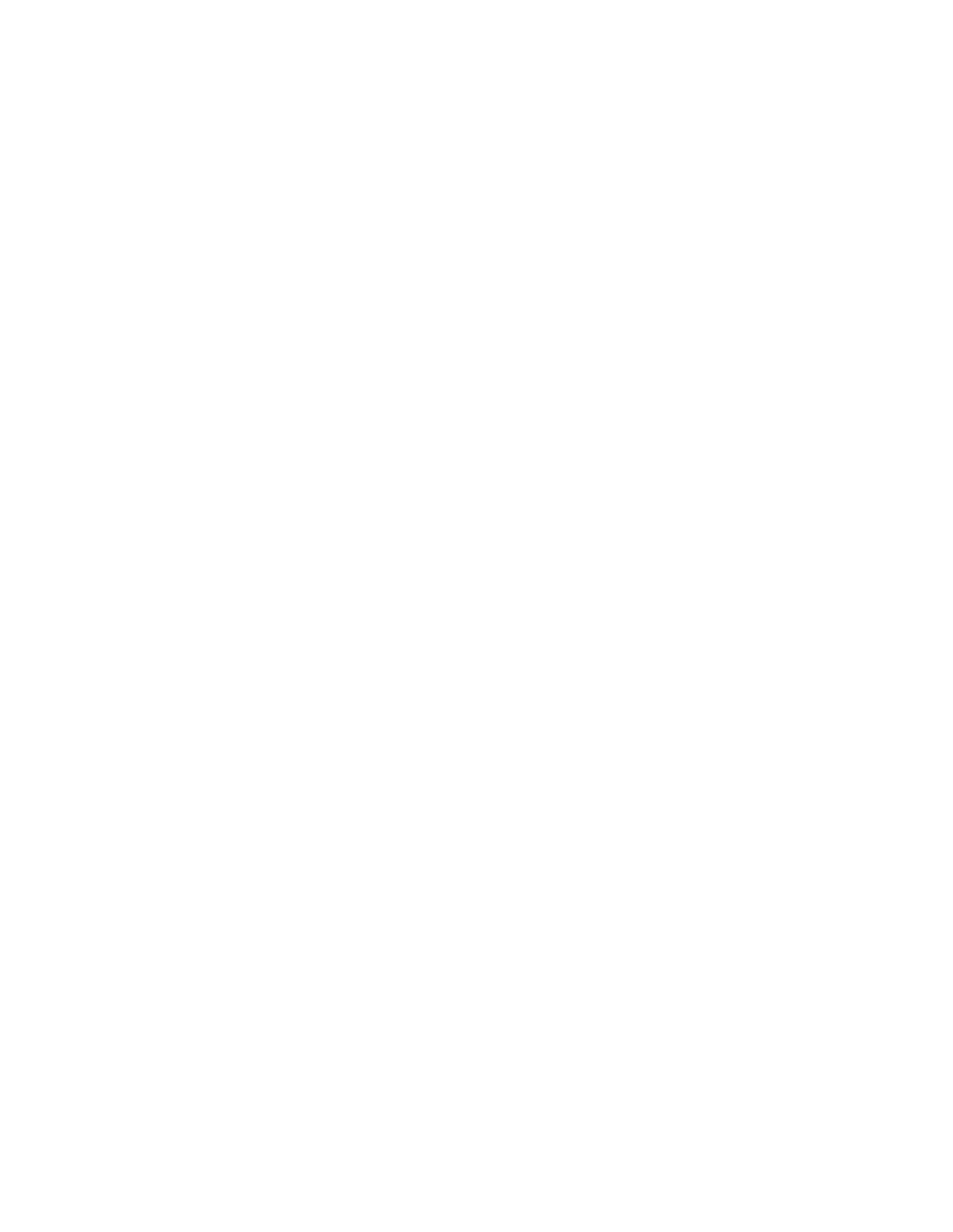## **I. INTRODUCTION**

1. The promulgation of a new Constitution in Nepal in September 2015 introduced a federal system of governance with a three-tier (federal, provincial, and local) government structure. In the context of this transition from a unitary to a federal structure, the Government of Nepal has requested policy and advisory technical assistance (TA) from the Asian Development Bank (ADB) to develop an operational framework for the country's fiscal federal orientation. The TA will constitute the analytical basis for the design of the proposed policy-based program, the Second Strengthening Public Management Program (SPMP), which will be a follow-on to the ongoing SPMP,  $1$  and assist the government in implementing various aspects of fiscal decentralization as required under the new Constitution.<sup>2</sup>

2. The TA will help carry out a comprehensive assessment of reform priorities to strengthen the building blocks of the fiscal decentralization framework under the new Constitution through detailed and operationally relevant studies, and help the government prepare a coherent sector plan.<sup>3</sup> The findings of the TA will be presented to the government for deliberation and endorsement, and strengthen the policy dialogue with respect to improving the political commitment to fiscal decentralization reforms, including strengthening of public financial management (PFM) at the subnational level within the broader contours of the fiscal federal structure, and raising awareness of policy reform options in all tiers of government.

3. The TA will enhance the capacity and the readiness of the government to adopt fiscal federalism. This is aligned with the transition to fiscal federalism under the Constitution of Nepal  $(2015).$ <sup>4</sup> It is related to the government's development strategy and priorities to increase capital investment through improved governance and PFM, as stated in the Thirteenth Plan, FY2014– FY2016; and to improve transparency, accountability, and inclusive delivery of public goods and services, channeled through subnational administration, as stated in the Good Governance Act of 2008.<sup>5</sup> The TA is also in line with the Ministry of Finance budget for FY2017, which provides the legal basis for revenue and expenditure allocations, including provisions for taxes in the budget.<sup>6</sup> It is also consistent with ADB's country partnership strategy, 2013–2017 for Nepal,

 $\overline{1}$ 1 ADB. 2012. *Report and Recommendation of the President to the Board of Directors: Proposed Policy-Based Grant, Administration of Grant, and Technical Assistance Grant to the Government of Nepal for the Strengthening Public Management Program*. Manila (Grant 0305). The program was approved on 26 September 2012 for \$25 million, along with a TA of \$5.95 million to support program implementation. The program is jointly financed by ADB (\$21 million) and the Department for International Development (DFID) (\$4 million). The TA is also jointly funded by ADB (\$0.5 million), DFID (\$2.5 million), and the European Union (\$2.95 million). The program is scheduled to close on 31 December 2016.

 $2$  A fact-finding mission was conducted during 25–28 January 2016. The Office of the Prime Minister and Council of Ministers, Ministry of Finance, Ministry of Federal Affairs and Local Development, Financial Comptroller General Office, Public Expenditure and Financial Accountability Secretariat, Public Procurement Monitoring Office, National Vigilance Center, and Office of the Auditor General were consulted in designing the proposed assistance. Development partners such as DFID, the European Union, United Nations Development Programme, and United States Agency for International Development in Nepal were also consulted. The proposed design and monitoring framework (Appendix 1), implementation, cost, financing arrangements, and terms of reference of consultants were confirmed with the Aide Memoires on 20 March 2016 and on 1 July 2016.

<sup>3</sup> The TA first appeared in the business opportunities section of ADB's website on 18 May 2016.

<sup>4</sup> Government of Nepal, Constituent Assembly of Nepal. 2015*. Constitution of Nepal 2015*. Kathmandu (unofficial translation). http://www.icnl.org/research/library/files/Nepal/Nepalconst.pdf

<sup>5</sup> Government of Nepal. 2014. *Thirteenth Plan, FY2014–FY2016*. Kathmandu. http://www.npc.gov.np/images/download/13th-Plan.pdf; and Nepal Law Commission. 2008. *Good Governance (Management and Operation Act), 2064 (2008)*. Kathmandu. http://faolex.fao.org/docs/pdf/nep137755.pdf The government enacted the Good Governance Act in 2007 and followed up with regulations in 2008.

<sup>6</sup> Government of Nepal, Ministry of Finance. 2015. *Budget Speech of Fiscal Year 2016/17*. Kathmandu. http://www.mof.gov.np/uploads/document/file/Budget\_Speech\_final\_2016\_20160602105902.pdf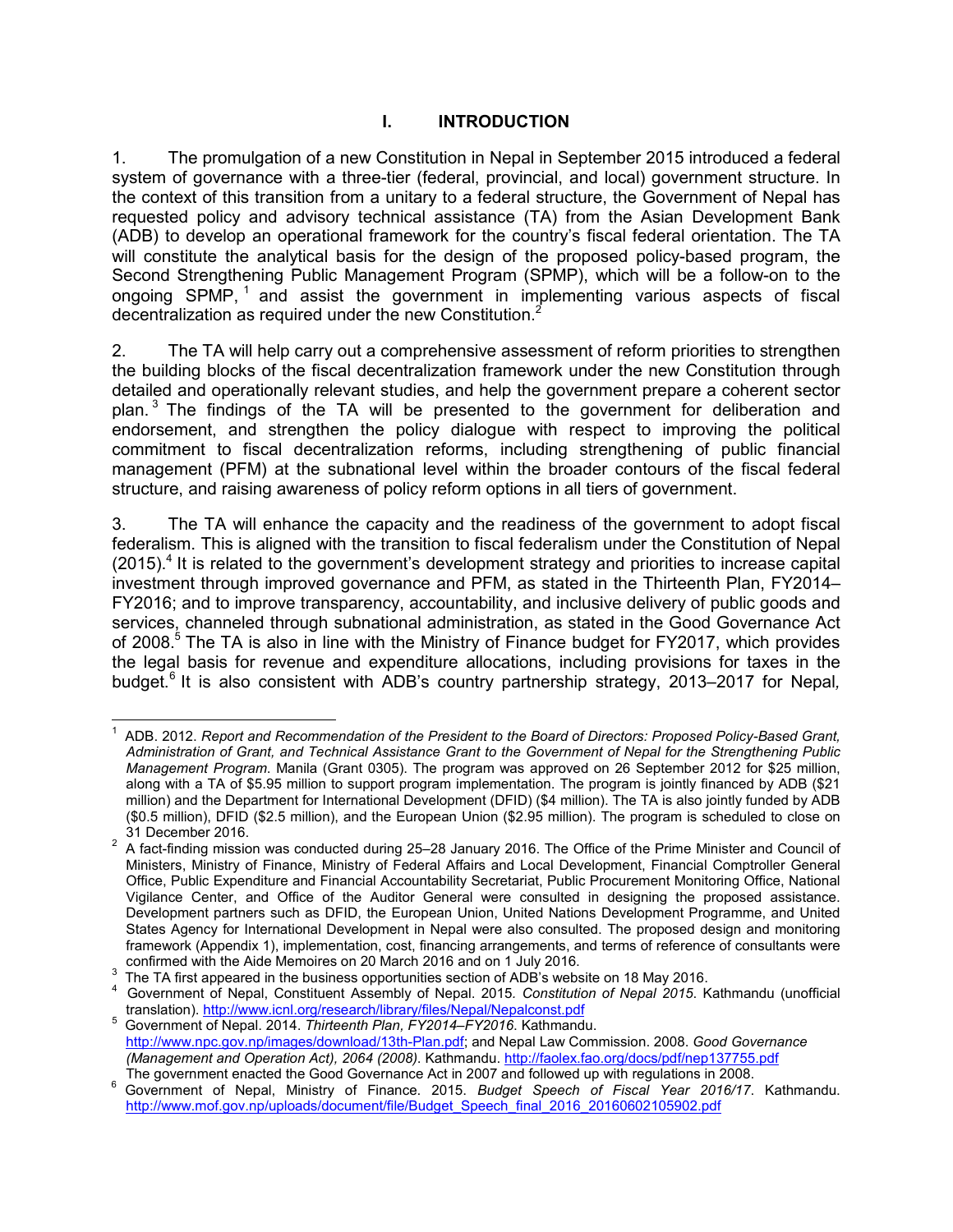which emphasizes improving PFM capacities and systems, public procurement, and accountability mechanisms for effective and efficient governance.<sup>7</sup> The TA also builds on ADB's existing SPMP, which aims to strengthen PFM systems and mitigate fiduciary risks. The TA is included in ADB's Nepal country operations business plan, 2016–2018.<sup>8</sup>

#### **II. ISSUES**

4. **Key development issues to be addressed.** The government faces two major development issues during the transition from a unitary to a federal structure. First, there is a critical need to strengthen the fundamental building blocks of fiscal federalism at the subnational level, stemming from the constitutional reforms. Second, weak PFM systems and high fiduciary risks, especially at the subnational government level, continue to be key development challenges, and thus subnational PFM needs to be improved in line with the requirements of the new federal structure. The proposed TA includes a commitment to strengthen (i) new areas associated with fiscal decentralization; and (ii) PFM measures with deepening of SPMP, as well as other follow-up activities.

5. **New areas stemming from constitutional reform.** The Constitution of Nepal has introduced fiscal federalism, giving powers to all three levels of government to enact laws, prepare budgets, impose taxes, and collect own-source revenues. A critical aspect of fiscal decentralization is that the provincial and local governments have revenue-raising powers through taxation. To improve the subnational revenue mobilization, the government needs to undertake a thorough assessment of (i) the revenue generation potential of subnational governments; (ii) appropriate tax policies, including the design of acts, codes, and procedural manuals for local government taxes based on the ability to pay the principle; and (iii) requirements to expand tax administration systems that are based on information and communication technology (such as a municipal administration and revenue system) to streamline tax administration and collection, and link such systems with broader governance, PFM, and anticorruption objectives.

6. The new Constitution also recognizes the need to address the vertical and horizontal imbalances among federal, provincial, and local levels of government. A permanent constitutional body, the National Natural Resources and Fiscal Commission, has been proposed to determine the appropriate levels of fiscal transfers and revenue distribution among the three government tiers, and recommend equalization grants. It is critical to assist the government to (i) establish the commission with a clear institutional structure, function, and mandate; and (ii) provide the necessary technical and capacity building support, specifically in relation to principles of intergovernmental fiscal transfers, including the design of a devolution formula.

7. Another important dimension of fiscal decentralization is the establishment of a suitable framework and mechanism for onlending to subnational governments. To maintain overall fiscal discipline, the framework must have clear terms and conditions; enforceable rules, regulations, and procedures for onlending to subnational governments and repayment; and obligations and responsibilities between the central and subnational governments.

8. Finally, to improve the allocative efficiency of scarce public resources, appropriate linkages between planning of expenditures and budgeting need to be established and be gradually made operational in line with the capacity and readiness of subnational governments. Multiyear medium-term expenditure and medium-term budget frameworks with linkages to

 $\overline{a}$ 

<sup>7</sup> ADB. 2013. *Country Partnership Strategy: Nepal, 2013–2017*. Manila.

<sup>8</sup> ADB. 2015. *Country Operations Business Plan: Nepal, 2016–2018*. Manila.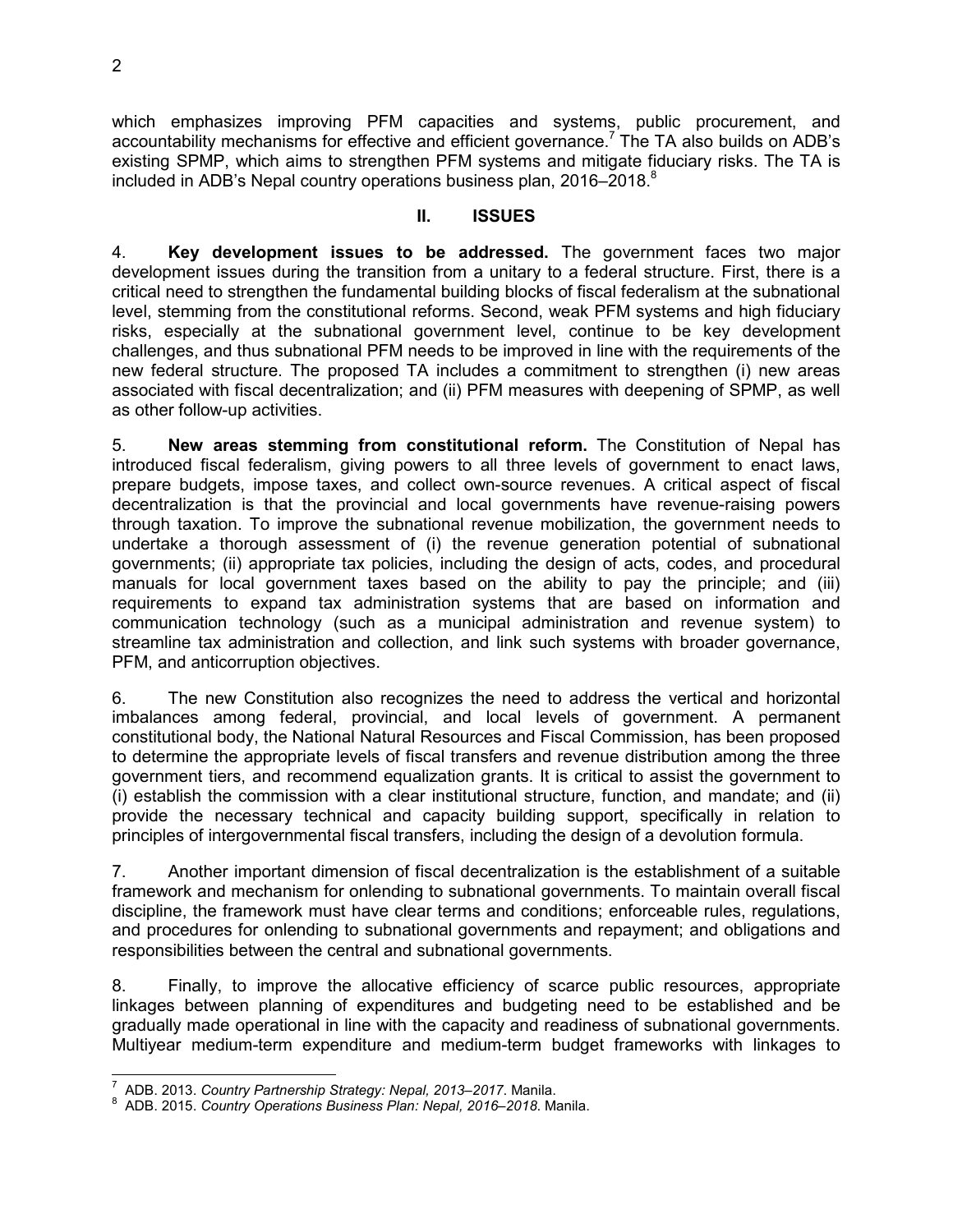outcome-based budgeting need to be prepared and adapted to the new federal framework and extended to the subnational level in coordination with central government.

9. **Strengthening public financial management measures with a follow-up of the Strengthening Public Management Program.** Weak PFM systems and high fiduciary risks, especially at the subnational government level, were identified as part of the key development challenges in Nepal by the review of the governance support program, funded by ADB. SPMP was designed with the aim of strengthening core public management components with a focus on subnational PFM systems. SPMP supported the government's Local Governance and Community Development Program Phase II with the intention of implementing PFM reform activities under the fiduciary risk reduction action plan prepared by the Ministry of Federal Affairs and Local Development. The program's focus includes mitigating fiduciary risks through (i) greater transparency and public participation, (ii) modernizing public procurement systems, and (iii) enhancing the effectiveness of oversight and accountability agencies.

10. While many PFM reform activities are currently being implemented, key achievements under SPMP include (i) the development of the e-government procurement (e-GP) system, which has improved regulatory compliance and transparency in government procurement; and (ii) improved planning, budgeting, and accounting at the subnational government level with extensive capacity development support. A public expenditure and financial accountability assessment at the subnational level has been undertaken under the program, and a PFM reform action plan is being developed.

11. Implementation experience with the ongoing SPMP and findings of the public expenditure and financial accountability assessment indicate that revenue generation, intergovernmental fiscal transfers, budgeting, internal control systems, accounting and reporting standards, and procurement planning and management are weak and in need of strengthening.<sup>9</sup>

12. In line with the requirements of the new federal structure, there is a need to carry out a comprehensive assessment of PFM issues at the subnational government level to identify policy options for (i) addressing the weaknesses and revitalizing the institutions designed under SPMP, and (ii) providing institutional development and capacity building support to the government to successfully manage the transition to fiscal federalism. <sup>10</sup> For improving transparency in PFM and reducing fiduciary risks at the subnational level, there is a need to strengthen (i) integrated financial management; (ii) accounting and reporting systems; (iii) e-GP system, including the nationwide rollout; and (iv) internal, external, and technical audit systems by building on and deepening SPMP reforms. These reforms are essential for strengthening accountability of the flow of funds, including for the recent post-earthquake reconstruction work; improving monitoring of the use of public funds; and reducing associated fiduciary risks. Implementation of such reforms can create an enabling environment for effective delivery of public services and public and private investment, thereby supporting the government's goal to become a middle-income country by 2030.

 9 Details on achievements under SPMP and areas that need strengthening are in Supplementary Appendix A (available on request).

 $10$  ADB will collaborate with development partners in supporting PFM reforms. The United Nations Development Programme is providing support to the Government of Nepal in preparing a road map to implement various proposals under the new Constitution related to functional and organizational restructuring of public sector, transition management, and fiscal decentralization. Close consultation and coordination will also be maintained with the Nepal Multi-Donor Trust Fund, managed by the World Bank, in relation to the proposed PFM reforms, including fiscal decentralization and external audit. The list of development partners supporting national and subnational PFM reforms in Nepal is in Supplementary Appendix B (available on request).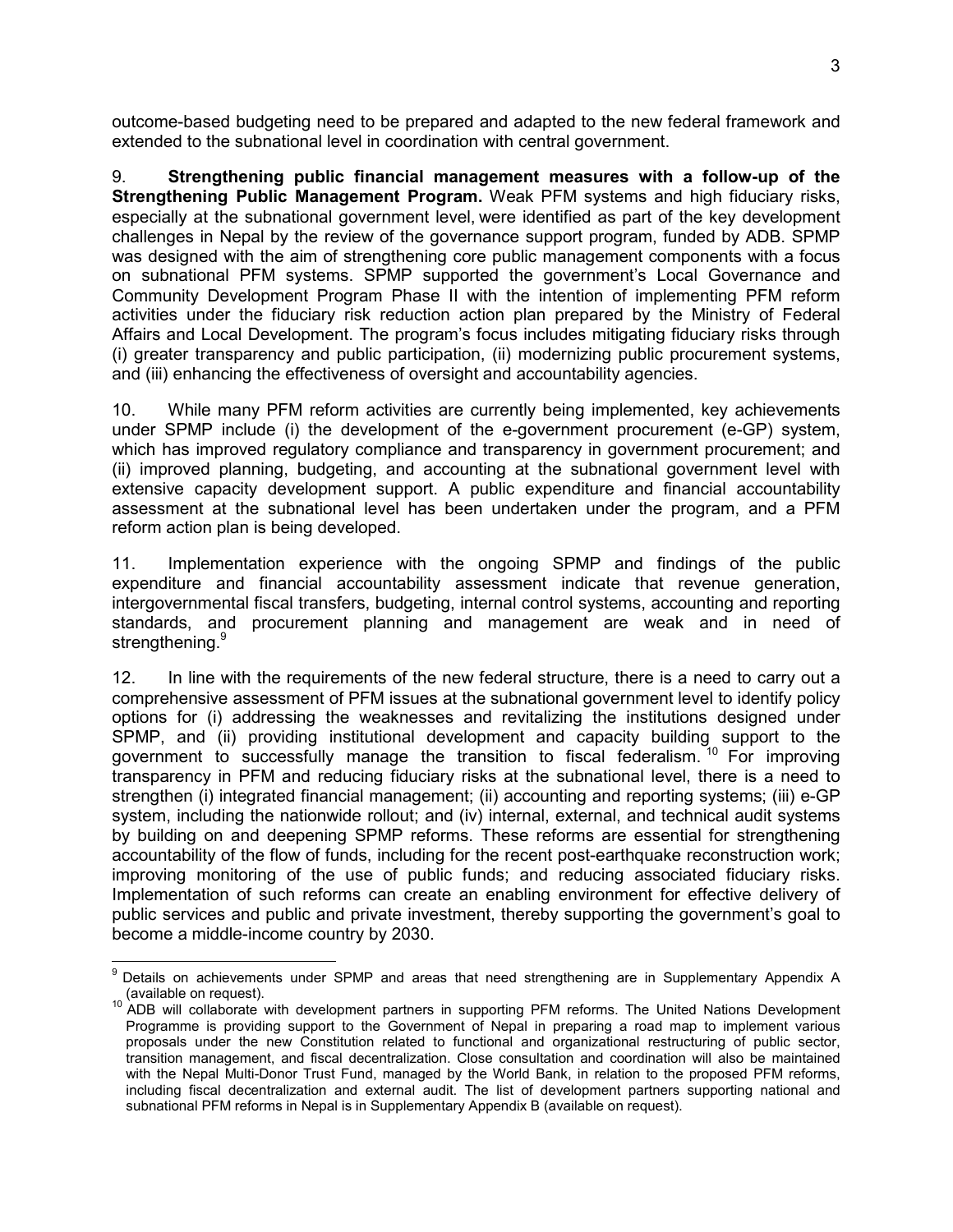#### **III. THE POLICY AND ADVISORY TECHNICAL ASSISTANCE**

#### **A. Impact and Outcome**

13. The impact of the TA will be enhanced capacity and readiness of the government to adopt fiscal federalism, aligned with the Constitution of Nepal 2015; the Government of Nepal's Thirteenth Plan, FY2014–FY2016; the Good Governance Act of 2008; and the Ministry of Finance budget for FY2017 (footnotes 5 and 6). The outcome will be a framework for strengthening fiscal federalism at the subnational level developed and presented to the government.

## **B. Methodology and Key Activities**

14. The TA outputs will be assessment and identification of policy options for (i) improving revenue mobilization, (ii) revenue sharing among the different tiers of the government, (iii) establishing borrowing arrangements for the provincial governments, (iv) improving expenditure allocations, and (v) improving transparency in PFM and reducing fiduciary risks.<sup>11</sup> The assessments and feasibility studies completed under each output will lead to the achievement of the outcome through formulation of a practical set of implementable policy options for strengthening fiscal federalism, including subnational PFM systems and capacity in line with the requirements of the new Constitution. The planned knowledge-sharing workshops will guide government officials in adopting effective and flexible approaches to structure and operationalize the fundamental building blocks of fiscal decentralization based on best practices that will fit Nepal's circumstances. Workshops will increase the understanding and knowledge of government officials on transition and change management and enable them to effectively incorporate these elements in policy reforms.

15. At the outcome level, the major risk is associated with the political vacuum at the subnational government level that may delay discussions on policy options. The risk arises from (i) overall weak governance in the country in terms of PFM and increased fiduciary risks (there are no locally elected government officials to date); and (ii) polarization among political parties on the issue of demarcation of provincial boundaries for implementation of the new Constitution, leading to governmental gridlock on the passage and implementation of key legislation related to decentralization. At the output level, risks include weak coordination among concerned government agencies.

16. The TA design will mitigate these risks by identifying and working closely with reformminded government officials at the executing and implementing agencies, establishing TA steering and working-level coordination committees, facilitating regular dialogue among all relevant government agencies, and strengthening overall institutional implementation capacity. The TA will be designed and executed as part of a collaborative multi-donor effort to ensure a firm government commitment and insulate the implementation from short-term politics and bureaucratic changes. Acknowledging the challenges posed by the political transition, the design and approach of the TA will be flexible to ensure continued relevance in the event of further changes to the fiscal federalism framework.

 $\overline{a}$ <sup>11</sup> The new Constitution proposes that the Office of the Auditor General will have to audit local governments. ADB has already agreed to expedite a \$100,000 grant to develop its capacity for this purpose. To complement the feasibility studies for strengthening of audit systems under the TA, the proposed assistance will support (i) developing audit strategy and methodology for the local governments, (ii) workforce analysis, and (iii) training. The grant will be financed under ADB. 2013. *Technical Assistance for Improving Procurement Capacity in South Asia*. Manila (TA 8555-REG).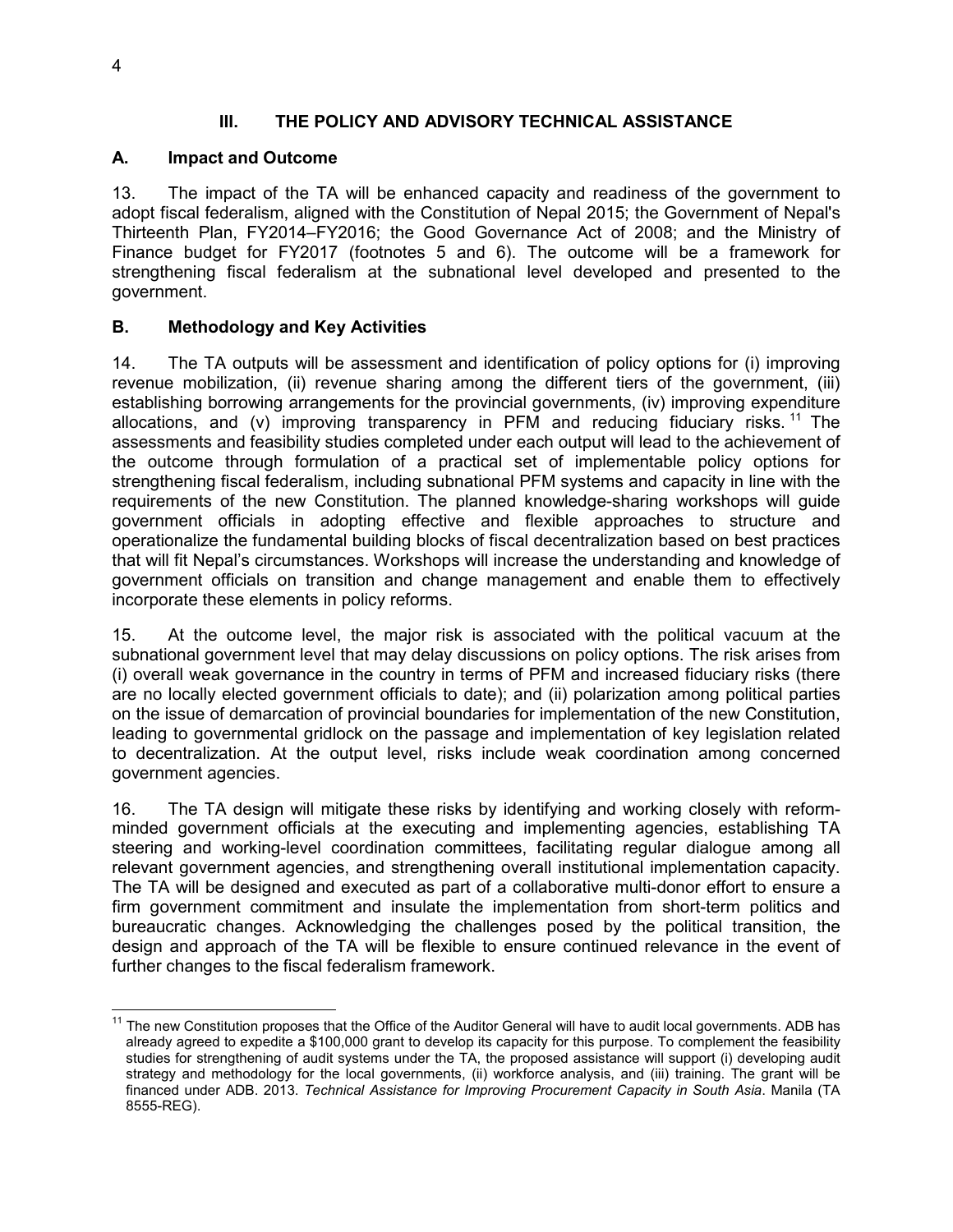## **C. Cost and Financing**

17. The TA is estimated to cost \$600,000, of which \$500,000 will be financed on a grant basis from ADB's Technical Assistance Special Fund (TASF-V). The government will provide counterpart support in the form of counterpart staff, office accommodation, office supplies, office space, communication facilities for consultants, and other in-kind contributions.

## **D. Implementation Arrangements**

18. The Ministry of Finance is the proposed executing agency. The implementing agencies are (i) the Ministry of Federal Affairs and Local Development, mainly for subnational government reforms on fiscal federalism and improved PFM (outputs 1–4); (ii) the public procurement monitoring office for the e-GP system (output 5); (iii) the National Vigilance Center for technical audit (output 5); and (iv) the Office of the Auditor General for financial audit at the subnational level (output 5). A TA steering committee, chaired by the chief secretary (or the alternate) with representatives from the implementing agencies <sup>12</sup> (i–iii) and the National Planning Commission Secretariat, will provide overall policy guidance and meet quarterly after the inception mission. A working-level coordination committee, led by the Ministry of Finance, will supervise the implementation and coordinate the capacity building activities. The TA is proposed to start in August 2016 with an implementation period of 18 months, and to be completed in January 2018.

19. A consulting firm will be recruited to provide 21 person-months of international consultants and 15 person-months of national consultants, including (i) tax specialists and a team leader, (ii) intergovernmental fiscal transfer specialists, (iii) public sector budget specialists, (iv) capital market specialists, (v) internal and external audit specialists, (vi) technical audit specialists, and (vii) information and communication technology, and management information system specialists. A change management specialist will be recruited as an international individual consultant for 3 person-months.<sup>13</sup> The consultants will be recruited using quality and cost-based selection method with a quality–cost ratio of 90:10 at an expected cost of \$450,000.<sup>14</sup> The consultant outputs are assessment reports with policy recommendations and capacity building support. Stakeholder consultation workshops will be held at least quarterly to present findings and solicit feedback. The expected cost of the workshops and training is \$40,000 (Appendix 2).

20. TA monitoring and evaluation will be through (i) biannual review missions, (ii) monthly teleconferences, and (iii) ADB's internal contract award and disbursement monitoring and evaluation system. The findings, good practices, and lessons will be shared through workshops, publications, and case studies under the South Asia Seminar Series.

## **IV. THE PRESIDENT'S DECISION**

21. The President, acting under the authority delegated by the Board, has approved the provision of technical assistance not exceeding the equivalent of \$500,000 on a grant basis to the Government of Nepal for Strengthening Subnational Public Management, and hereby reports this action to the Board.

 $\overline{a}$  $12$  The Office of the Auditor General will not be part of the steering committee as an independent constitutional body.

 $13$  A change management specialist will be hired individually to expedite implementation prior to recruitment of a consulting firm. The specialist will provide an assessment of change needs for different tiers of government given the political economy context and communicate with policy makers to strengthen their support and capacity for transition and reforms. These inputs will be provided to the technical consultants under the firm.

<sup>14</sup> Output-based (lump-sum) contracts may be considered for consulting services. All consultants will be engaged by ADB following the Guidelines on the Use of Consultants (2013, as amended from time to time). All TA disbursements will be made following ADB's *Technical Assistance Disbursement Handbook* (2010, as amended from time to time).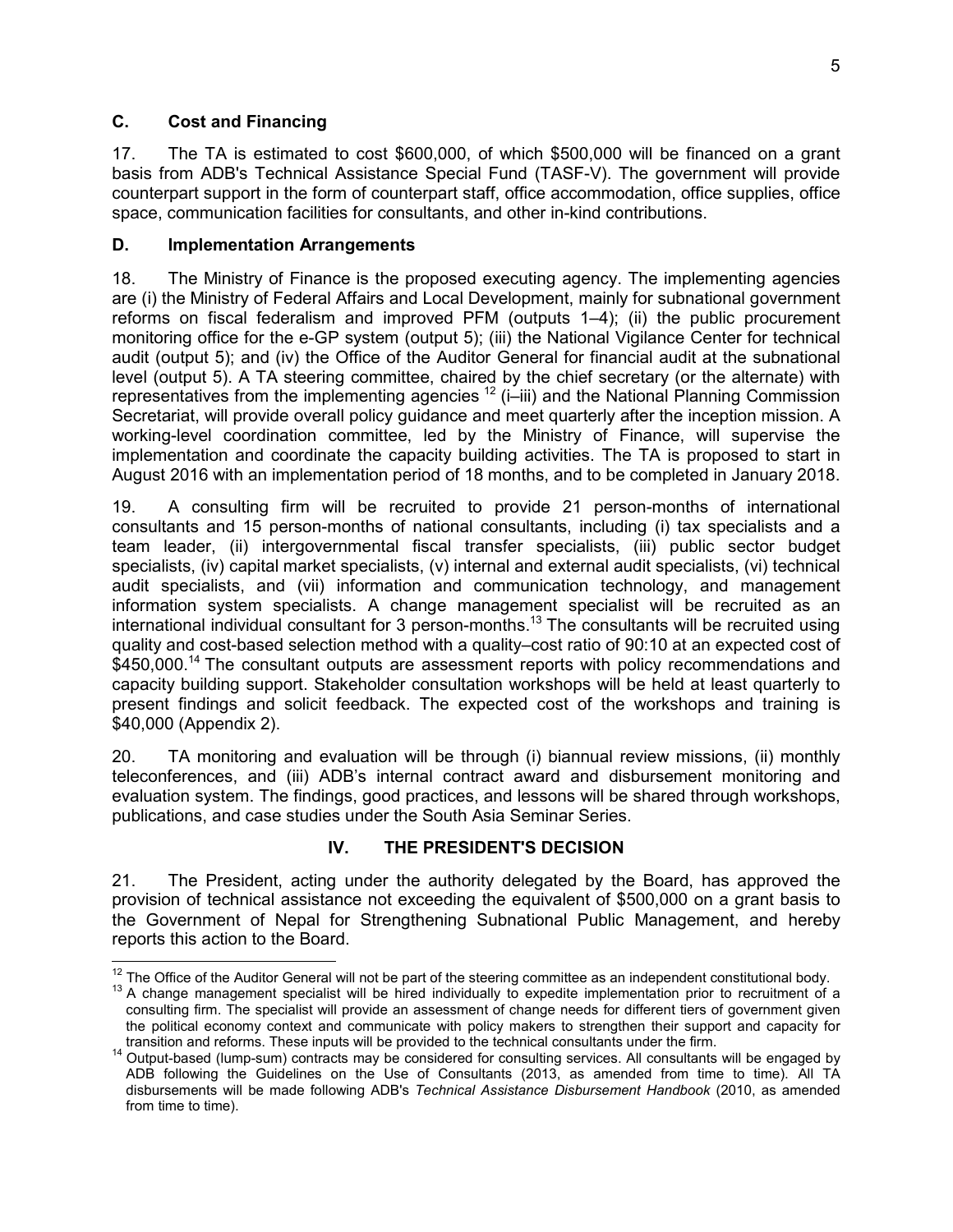## **DESIGN AND MONITORING FRAMEWORK**

| Impact the TA is Aligned with                                                                                                                                                                           |                                                                                                                                                                                                                                                                                                                                                                                                                                               |                                                                                                                                                                                                                                                                                     |                                                                                                           |
|---------------------------------------------------------------------------------------------------------------------------------------------------------------------------------------------------------|-----------------------------------------------------------------------------------------------------------------------------------------------------------------------------------------------------------------------------------------------------------------------------------------------------------------------------------------------------------------------------------------------------------------------------------------------|-------------------------------------------------------------------------------------------------------------------------------------------------------------------------------------------------------------------------------------------------------------------------------------|-----------------------------------------------------------------------------------------------------------|
| Capacity and readiness of the government to adopt fiscal federalism enhanced (the Constitution of Nepal<br>2015; Government of Nepal's Thirteenth Plan, FY2014-FY2016; Good Governance Act of 2008; and |                                                                                                                                                                                                                                                                                                                                                                                                                                               |                                                                                                                                                                                                                                                                                     |                                                                                                           |
| Ministry of Finance budget for FY2017) <sup>a</sup>                                                                                                                                                     |                                                                                                                                                                                                                                                                                                                                                                                                                                               |                                                                                                                                                                                                                                                                                     |                                                                                                           |
|                                                                                                                                                                                                         | <b>Performance Indicators</b>                                                                                                                                                                                                                                                                                                                                                                                                                 | <b>Data Sources and</b><br><b>Reporting</b>                                                                                                                                                                                                                                         | <b>Risk</b>                                                                                               |
| <b>Results Chain</b><br><b>Outcome</b>                                                                                                                                                                  | with Targets and Baselines<br>By 2018                                                                                                                                                                                                                                                                                                                                                                                                         |                                                                                                                                                                                                                                                                                     |                                                                                                           |
| Framework for<br>strengthening fiscal<br>federalism at the<br>subnational level<br>developed and<br>presented to the<br>government                                                                      | a. Policy options recommended<br>for strengthening fiscal<br>federalism under the new<br>Constitution<br>(Baseline: limited)<br>b. Senior government officials<br>attended knowledge sharing<br>workshops (Baseline: none)                                                                                                                                                                                                                    | a-b. Consultant<br>reports                                                                                                                                                                                                                                                          | Political vacuum at the<br>subnational<br>government level may<br>delay discussions on<br>policy options. |
| <b>Outputs</b><br>1. Policy options for<br>improving<br>revenue<br>mobilization<br>assessed and<br>identified                                                                                           | By January 2018<br>1a. Assessment report on<br>subnational government tax<br>policy and revenue base,<br>including recommendations<br>to expand revenue base<br>completed (Baseline: none)<br>1b. Feasibility report on<br>requirements for expansion<br>of ICT-based tax<br>administration systems, (i.e.,<br>MARS) at major<br>municipalities completed.<br>(Baseline: Report on a pilot<br>project in Kathmandu<br>implemented since 2014) | 1a-b. Periodic<br>reports and statistics<br>from the Nepal<br>Rastra Bank,<br>Financial<br><b>Comptroller General</b><br>Office, Central<br><b>Bureau of Statistics,</b><br><b>Local Bodies Fiscal</b><br>Commission, MOF<br>and NNRFC;<br>stakeholder<br>consultation reports      | Weak coordination<br>among concerned<br>government agencies                                               |
| 2. Policy options for<br>revenue sharing<br>among different<br>tiers of the<br>government<br>assessed and<br>identified                                                                                 | 2a. An organizational study for<br>the establishment of NNRFC<br>completed (Baseline: none)<br>2b. Assessment report on<br>revenue-sharing potential of<br>subnational governments,<br>including options for<br>devolution formulas for<br>intergovernmental fiscal<br>transfers completed<br>(Baseline: none)                                                                                                                                | 2a-b. Periodic<br>reports and statistics<br>from the Nepal<br>Rastra Bank,<br>Financial<br><b>Comptroller General</b><br>Office, Central<br>Bureau of Statistics,<br><b>Local Bodies Fiscal</b><br>Commission, MOF,<br>NNRFC, and<br>MOFALD;<br>stakeholder<br>consultation reports |                                                                                                           |
| 3. Policy options for<br>establishing<br>borrowing<br>arrangements for<br>the provincial<br>governments                                                                                                 | 3. Framework with rules,<br>regulations, and procedures<br>related to onlending to<br>subnational governments<br>and repayment completed<br>(Baseline: none)                                                                                                                                                                                                                                                                                  | 3. Periodic reports<br>and statistics from<br>MOF, NNRFC, and<br>MOFALD; and<br>stakeholder<br>consultation reports                                                                                                                                                                 |                                                                                                           |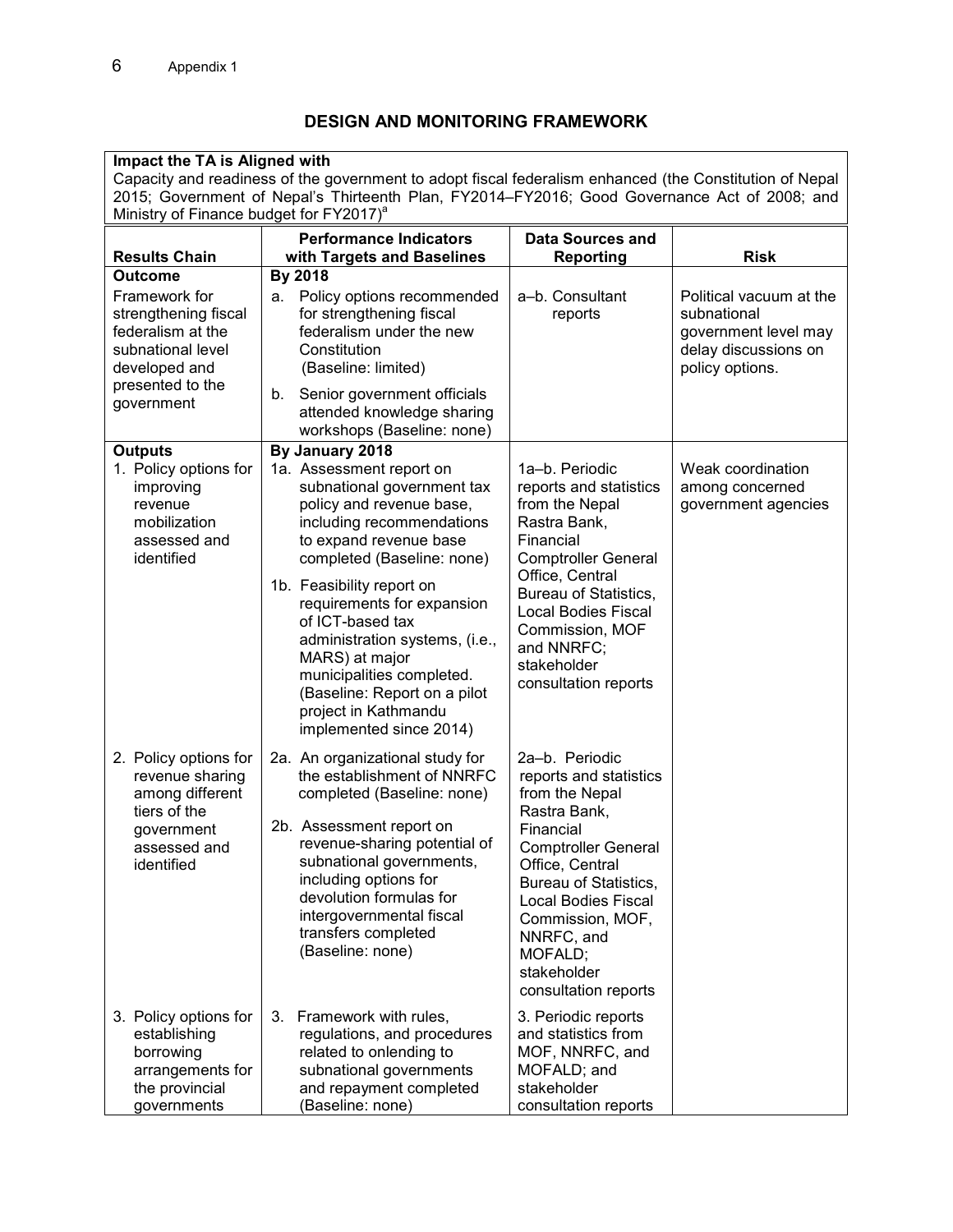|                                                                                                                               | <b>Performance Indicators</b>                                                                                                                                                                                                                                                                                                                                                          | <b>Data Sources and</b>                                                                                                            |             |
|-------------------------------------------------------------------------------------------------------------------------------|----------------------------------------------------------------------------------------------------------------------------------------------------------------------------------------------------------------------------------------------------------------------------------------------------------------------------------------------------------------------------------------|------------------------------------------------------------------------------------------------------------------------------------|-------------|
| <b>Results Chain</b><br>assessed and<br>identified                                                                            | with Targets and Baselines                                                                                                                                                                                                                                                                                                                                                             | <b>Reporting</b>                                                                                                                   | <b>Risk</b> |
| 4. Policy options for<br>improving<br>expenditure<br>allocations<br>assessed and<br>identified                                | 4. Feasibility study report on<br>requirements for preparing<br>and implementing MTEF and<br>MTBF, and linking them with<br>outcome-based budgeting at<br>the subnational level in<br>coordination with central<br>government completed<br>(Baseline: none)                                                                                                                            | 4. Periodic reports<br>and statistics from<br>MOF, NNRFC,<br>MOFALD, and NPC;<br>stakeholder<br>consultation reports               |             |
| 5. Policy options for<br>improving<br>transparency in<br>PFM and<br>reducing<br>fiduciary risks<br>assessed and<br>identified | 5a. Feasibility study report on<br>expansion of e-GP system<br>completed (Baseline: report<br>on a pilot project in select<br>ministries and departments<br>implemented since 2015)<br>5b. Feasibility study report on<br>developing integrated<br>financial management<br>system for all tiers of the<br>government (federal,<br>provincial, and local)<br>completed (Baseline: none) | 5a-d. Periodic<br>reports and statistics<br>from MOF, PPMO,<br>MOFALD, NVC, and<br>OAG; and<br>stakeholder<br>consultation reports |             |
|                                                                                                                               | 5c. Assessment report on a risk-<br>based financial audit system<br>at the subnational level<br>completed (Baseline: none)                                                                                                                                                                                                                                                             |                                                                                                                                    |             |
|                                                                                                                               | 5d. Framework on technical<br>audit (including standards,<br>sector-specific manuals and<br>guidelines) completed<br>(Baseline: none)                                                                                                                                                                                                                                                  |                                                                                                                                    |             |

#### **Key Activities with Milestones**

- **1. Policy options for improving revenue mobilization assessed and identified (August 2016– January 2018)**
- 1.1 Review the existing tax policy and system at the subnational government level.
- 1.2 Assess institutional capacity gaps to implement new tax regulations.
- 1.3 Provide policy options for local government tax administration based on best practices.
- 1.4 Assess the effectiveness of MARS and develop a replication strategy to expand the system to other municipalities.
- 1.5 Provide relevant capacity building workshops and seminars.
- **2. Policy options for revenue sharing among different tiers of the government assessed and identified (August 2016–January 2018)**
- 2.1 Assess appropriate institutional and governance structures for NNRFC.
- 2.2 Assess the gaps between the existing intergovernmental revenue-sharing system and the new requirements mandated by the Constitution.
- 2.3 Provide policy options on intergovernmental fiscal transfer mechanisms based on best practices.
- 2.4 Provide relevant capacity building workshops and seminars.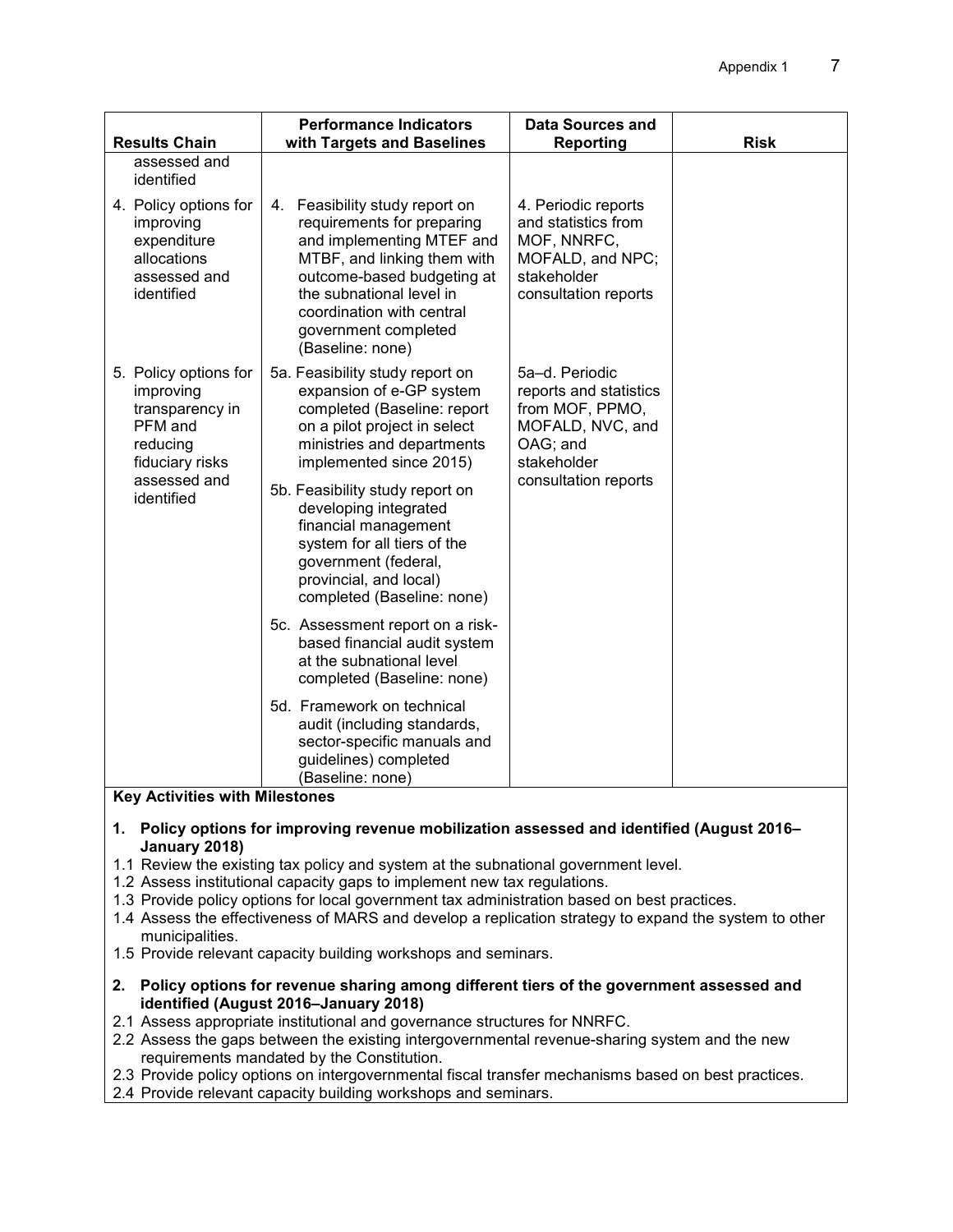- **3. Policy options for establishing borrowing arrangements for the provincial governments assessed and identified (August 2016–January 2018)**
- 3.1 Review the relevant policies, regulations, and practices on subnational debt and borrowings (existing and as mandated by the new Constitution) and recommend appropriate policy measures.
- 3.2 Assess the rules, regulations and procedures related to onlending to subnational governments, repayment procedures, obligations, and responsibilities between the central and subnational governments.
- 3.3 Provide policy options on forecasting of public sector cash flow and borrowing based on best practices.
- 3.4 Provide relevant capacity building workshops and seminars.
- **4. Policy options for improving expenditure allocations assessed and identified (August 2016– January 2018)**
- 4.1 Review the existing budget formulation process, including fund flow at the subnational government level and recommend policies, systems, and institutional changes under the new federal structure.
- 4.2 Assess the institutional, technical, and financial requirements for the implementation of and linkages between MTBF and outcome-based budgeting at the subnational level.
- 4.3 Provide policy options on public sector budgeting based on best practices.
- 4.4 Provide relevant capacity building workshops and seminars.
- **5. Policy options for improving transparency in PFM and reducing fiduciary risks assessed and identified (August 2016–January 2018)**
- 5.1 Assess the existing internal control framework, including the risk-based internal audit at the subnational government level, in relation to the requirements under the new federal structure.
- 5.2 Assess gaps in external audit of subnational governments.
- 5.3 Share best practices on internal and external audit.
- 5.4 Develop technical auditing standards, sector-specific manuals, and guidelines.
- 5.5 Provide capacity building workshops and seminars on financial and technical audit systems.
- 5.6 Provide user training on MARS, e-GP system, and the integrated financial management system.
- 5.7 Provide capacity building workshops and seminars on change management and conduct international study visits on public financial management under the federal structure.

#### **Inputs**

ADB: \$500,000

Note: The government will provide counterpart support in the form of counterpart staff, office accommodation, office supplies, provision of office space, communication facilities for consultants, and other in-kind contributions.

#### **Assumptions for Partner Financing**

Not applicable.

ADB = Asian Development Bank, e-GP system = e-government procurement system, ICT = information and communication technology, MARS = municipal administration revenue system, MOF = Ministry of Finance, MOFALD = Ministry of Federal Affairs and Local Development, MTBF = medium-term budget framework, MTEF = medium-term expenditure framework, NNRFC = National Natural Resources and Fiscal Commission, NPC = National Planning Commission, NVC = National Vigilance Center, OAG = Office of the Auditor General, PFM = public financial management, PPMO = Public Procurement Monitoring Office, Q = quarter.

<sup>a</sup>Government of Nepal, Constituent Assembly of Nepal. 2015*. Constitution of Nepal 2015*. Kathmandu (unofficial translation). http://www.icnl.org/research/library/files/Nepal/Nepalconst.pdf; Government of Nepal. 2014. *Thirteenth Plan, FY2014–FY2016*. Kathmandu. http://www.npc.gov.np/images/download/13th-Plan.pdf; Nepal Law Commission. 2008. *Good Governance (Management and Operation Act), 2064 (2008)*. Kathmandu. http://faolex.fao.org/docs/pdf/nep137755.pdf; Government of Nepal, Ministry of Finance. 2016. *Budget Speech of Fiscal Year 2016/17*. Kathmandu.

http://www.mof.gov.np/uploads/document/file/Budget\_Speech\_final\_2016\_20160602105902.pdf Source: Asian Development Bank.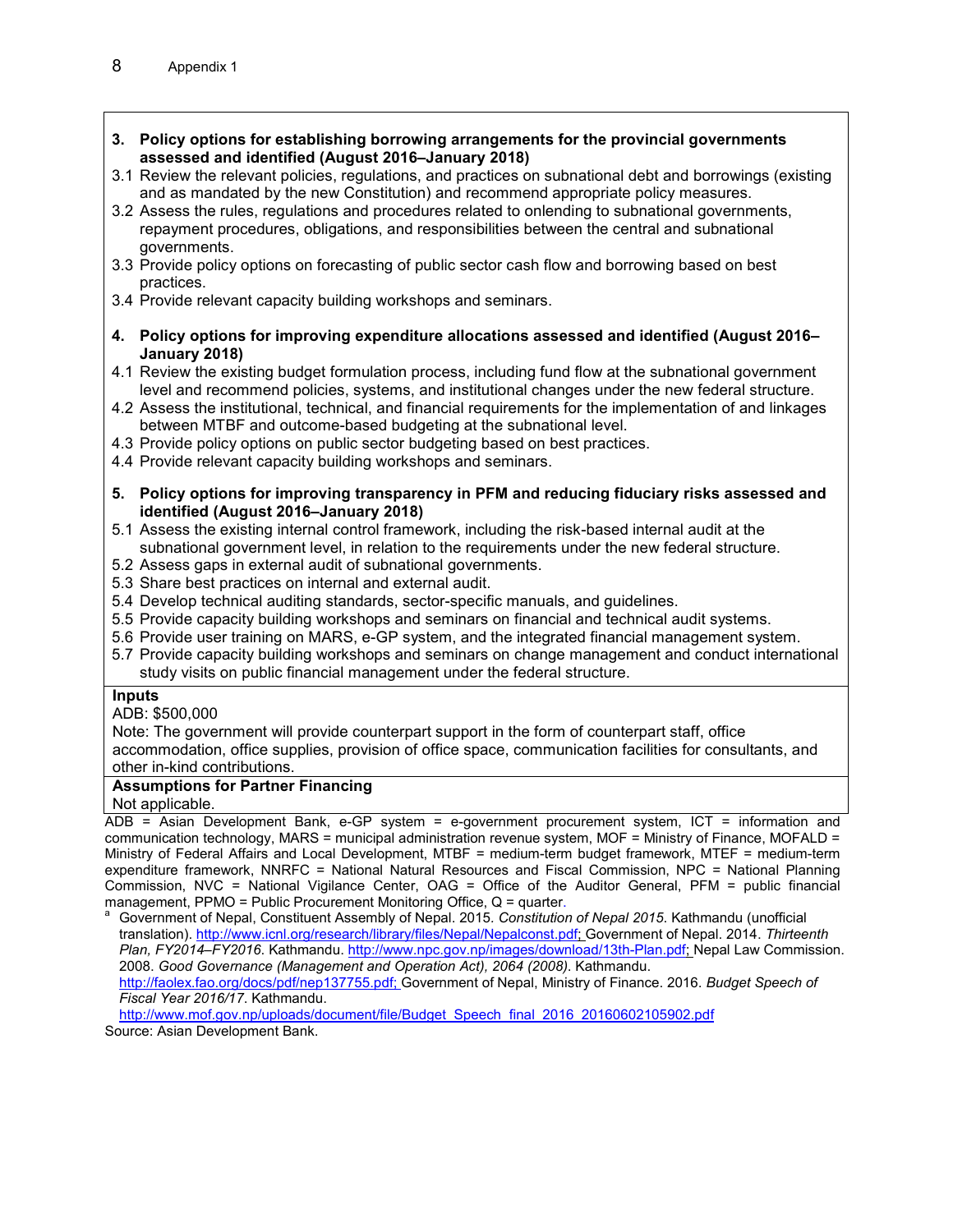and National Vigilance Center<br>Ministry of Finance

Local Development<br>Public Procurement

#### **COST ESTIMATES AND FINANCING PLAN**

(\$'000)

| <b>Item</b>                                                                                                              | Amount              |
|--------------------------------------------------------------------------------------------------------------------------|---------------------|
| Asian Development Bank <sup>a</sup>                                                                                      |                     |
| 1. Consultants                                                                                                           |                     |
| a. Remuneration and per diem                                                                                             |                     |
| i. International consultants                                                                                             | 350.0               |
| ii. National consultants                                                                                                 | 70.0                |
| b. International and local travel                                                                                        | 30.0                |
| 2. Workshops, training, seminars, and conferences <sup>b</sup>                                                           | 40.0                |
| Contingencies<br>3.                                                                                                      | 10.0                |
| Total                                                                                                                    | 500.0               |
| Note: The technical assistance (TA) is estimated to cost \$600,000, of which contributions from the Asian                |                     |
| Development Bank are presented in the table above. The government will provide counterpart support in the form of        |                     |
| counterpart staff, office accommodation, office supplies, secretarial assistance, domestic transportation, office space, |                     |
| communication facilities for consultants, and other in-kind contributions. The value of government contribution is       |                     |
| estimated to account for 16.7% of the total TA cost.                                                                     |                     |
| Financed by the Asian Development Bank's Technical Assistance Special Fund (TASF-V).                                     |                     |
| Workshops, training, seminars, and conferences                                                                           |                     |
| <b>Purpose</b>                                                                                                           | <b>Venue</b>        |
| Capacity building workshops and seminars on:                                                                             |                     |
| Best practices in tax administration at subnational level<br>(i)                                                         | Ministry of Finance |

(ii) Best practices for intergovernmental fiscal transfers **Ministry of Finance** (iii) Forecasting of public sector cash flow and borrowing requirements Ministry of Finance  $(iii)$  Forecasting of public sector cash flow and borrowing requirements  $\overrightarrow{M}$  Ministry of Finance (iv) Best practices on public sector budgeting

(iv) Best practices on public sector budgeting  $($ ) Ministry of Finance  $($ v $)$  Best practices in financial and technical audit systems  $\overline{)}$  Office of the Auditor General

(vi) Transition and change management in public administration Ministry of Finance<br>(vii) User training of municipal administration and revenue system Ministry of Federal Affairs and

| (ix) | User training of integrated financial management system<br>International study visit on public financial management under the | <b>Monitoring Office</b><br>Ministry of Finance<br>To be determined |
|------|-------------------------------------------------------------------------------------------------------------------------------|---------------------------------------------------------------------|
|      | federal structure                                                                                                             |                                                                     |

(vii) User training of municipal administration and revenue system

 $(v)$  Best practices in financial and technical audit systems

(viii) User training of e-government procurement system

Source: Asian Development Bank estimates.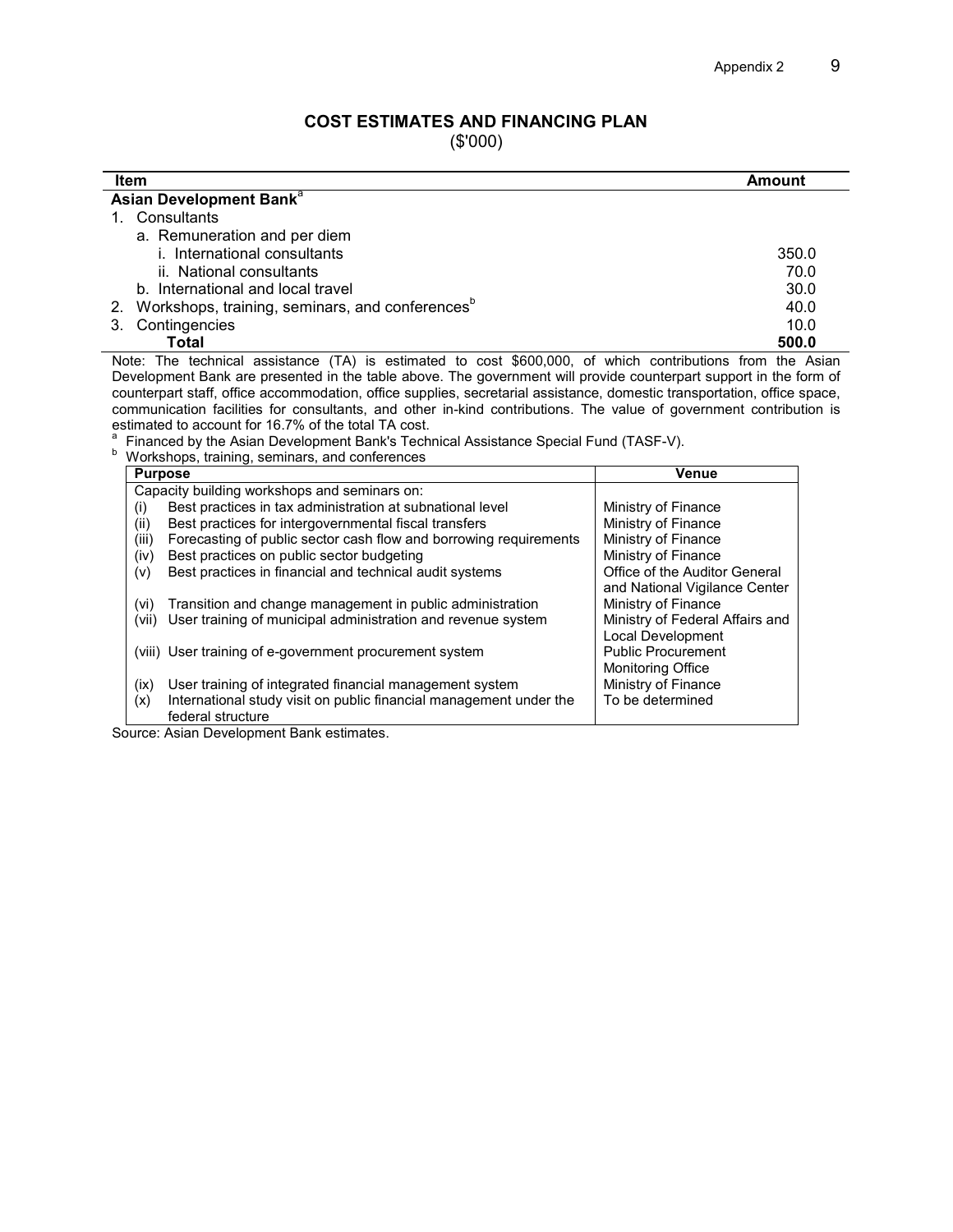## **OUTLINE TERMS OF REFERENCE FOR CONSULTANTS**

1. The policy and advisory technical assistance will require 24 person-months of international consultants and 15 person-months of national consultants.<sup>1</sup>

2. **Tax specialist(s) and team leader** (international, 3 person-months and national, 2 person-months). Each specialist will have a graduate degree in economics, finance, public administration, or a related field; and at least 5 years of experience working on public finance and local government finance issues, preferably in South Asia. The team leader will be the international consultant. The specialist(s) will (i) conduct a feasibility study on the identification of a revenue base, including introduction of new taxes at the subnational level; (ii) design tax codes and manuals; (iii) provide policy options to the government regarding local government tax administration by sharing similar experiences and best practices from other countries; and (iv) support capacity building. The feasibility study will be informed by socioeconomic indicators, and gender equity and social inclusion (GESI) dimensions at the subnational level.

3. **Intergovernmental fiscal transfer specialist(s)** (international, 3 person-months and national, 2 person-months). Each specialist will have a graduate degree in economics, finance, public administration, or a related field; and at least 5 years of experience working on public finance and local government finance issues, preferably in South Asia. The specialist(s) will (i) conduct a feasibility study on the revenue-sharing potential of subnational governments in Nepal; (ii) design devolution formulas, informed by socioeconomic indicators, and GESI dimensions at the subnational level; (iii) provide policy options to the government regarding intergovernmental fiscal transfer mechanisms by sharing similar experiences and best practices from other countries; and (iv) support capacity building. The specialist(s) will also conduct an organizational study regarding the establishment of the National Natural Resources and Fiscal Commission, including its institutional structure, functions, and mandate.

4. **Public sector budget specialist(s)** (international, 3 person-months and national, 2 person-months). Each specialist will have a graduate degree in economics, finance, public administration, or a related field; and at least 5 years of experience working on public finance and local government finance issues, preferably in South Asia. The specialist(s) will (i) conduct a feasibility study on the requirements for preparing and implementing medium-term expenditure and medium-term budget frameworks, and linking them with the outcome-based budgeting at the subnational level in coordination with the central government in Nepal; (ii) design budget preparation guidelines; (iii) provide policy options to the government on public budgeting by sharing similar experiences and best practices from other countries; and (iv) support capacity building. Socioeconomic indicators and GESI dimension will also be considered in designing the framework.

5. **Capital market specialist(s)** (international, 3 person-months and national, 2 personmonths). Each specialist will have a graduate degree in economics, finance, public administration, or a related field; and at least 5 years of experience working on public finance and capital market development issues, preferably in South Asia. The specialist(s) will (i) conduct a feasibility study on a borrowing mechanism for subnational governments in Nepal's capital markets; (ii) develop a framework with clear and enforceable rules, regulations, and

The primary responsibility of delivery of outputs lies with the international consultants, while the national consultants<br>The primary responsibility of delivery of outputs lies with the international consultants, while the will provide the required support to the international consultants mainly to liaise with government agencies, conduct research and data collection, conduct technical training, and provide other support as required.